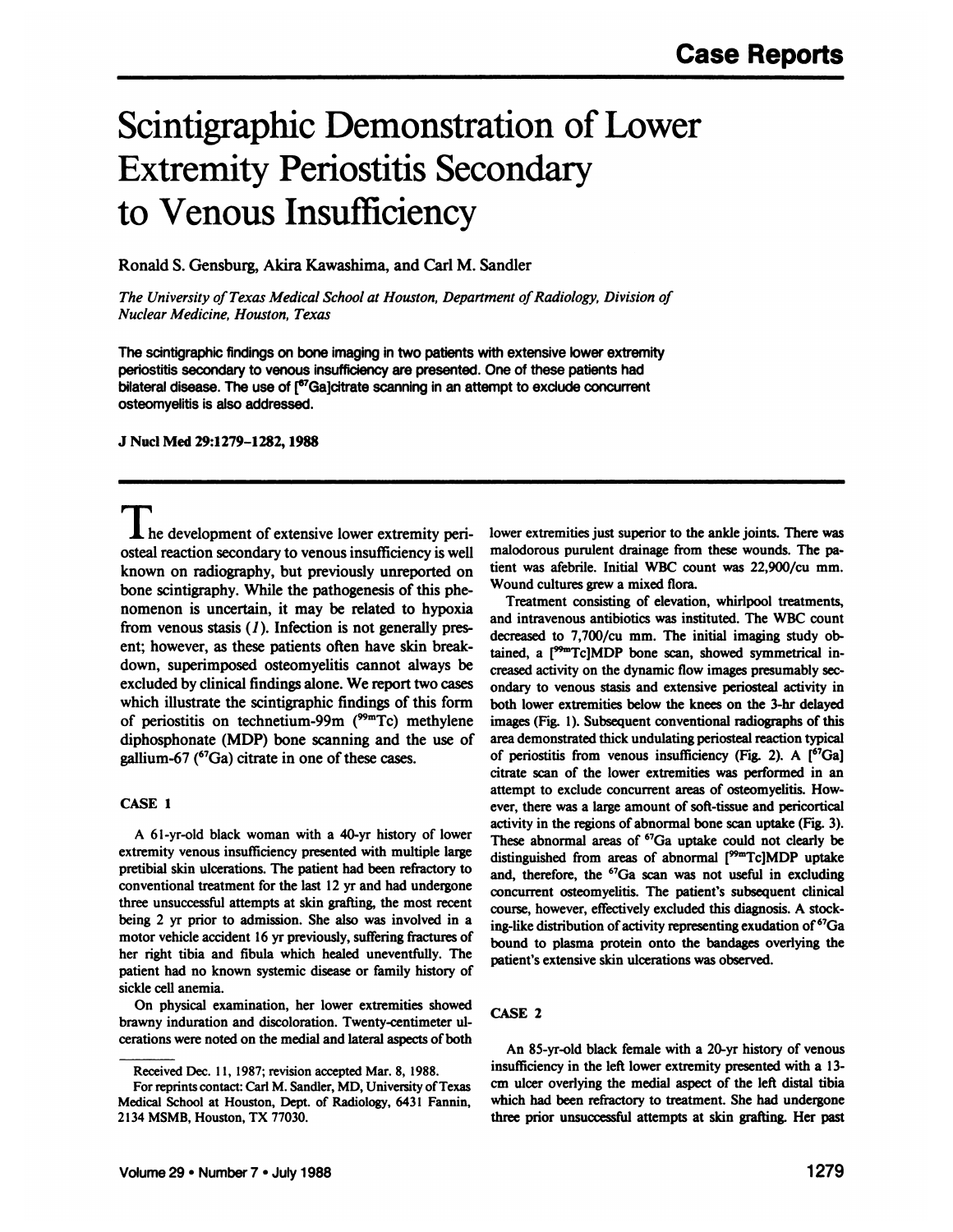





**FIGURE 1** Bone scintigraphy (Case 1) Three-hour delayed images

showing extensive areas of increased activity in the lower extremities in a distribution corresponding to the perios teum.

medical history and family history were otherwise unremark able. The patient complained of recently increased pain and wound drainage, but denied fever or chills. The leukocyte count on admission was 6,000/cu mm. Intravenous antibiot ics, whirlpool, and local treatment were started. A bone scan performed on the third hospital day showed increased pericortical activity in the left tibia and fibula, on the 3-hr delayed images (Fig. 4). Radiographs were subsequently obtained and showed thick periosteal new bone formation on both the medial and lateral aspects of the left tibia and fibula (Fig. 5).

### **DISCUSSION**

Chronic deep venous insufficiency of the lower ex tremity is a relatively common clinical disorder affect ing 7 million people in the United States (2). Most cases are felt to represent the sequelae of previous acute deep venous thrombosis as over  $80\%$  of the patients relate such a history  $(3)$ . Clinical signs such as cyanosis, edema, and stasis skin changes may not appear until 10 to 15 yr after the thrombotic event. Skin ulceration, usually appearing in the lower third of the leg, is often a complication of venous insufficiency and is a cause of significant morbidity. Intractable cases may eventu ally require below the knee amputation.

On radiographie examination, 10% to 60% of pa-

tients with chronic disabling venous stasis develop thick undulating periosteal bone proliferation in the affected lower extremities  $(1)$ . The periosteal reaction may be severe at sites distant from the ulcerations or may not be associated with ulceration at all. Although soft-tissue inflammation is often present, infection is not a prereq uisite for the appearance of these bony changes. Local hypoxia has been implicated in the pathogenesis of this type of periostitis since arterial insufficiency has been associated with similar changes. This theory is further supported by the fact that hypertrophie osteoarthropathy, which is radiographically similar in appearance to periostitis from venous insufficiency, can be seen in patients with cyanotic congenital heart disease. In both conditions, the periosteal reaction tends to be thick and widespread indicating a disease process of long duration *(4).*

Pathophysiologically, the sequence of events leading to hypoxia and skin ulceration in chronic venous insufficiency may also be responsible for the observed skeletal changes. Incompetence of the deep venous valves results in venous hypertension and capillary pro liferation. This is accompanied by altered capillary dy namics allowing for permeation of large molecules such as fibrinogen and red cells into the extravascular space. There is subsequent deposition of fibrin in the pericapillary regions forming a barrier to the exchange of gasses and nutrients. Suppressed fibrinolytic activity in these patients may also play a role  $(3)$ . It is reasonable to expect these changes to also interfere with the periosteal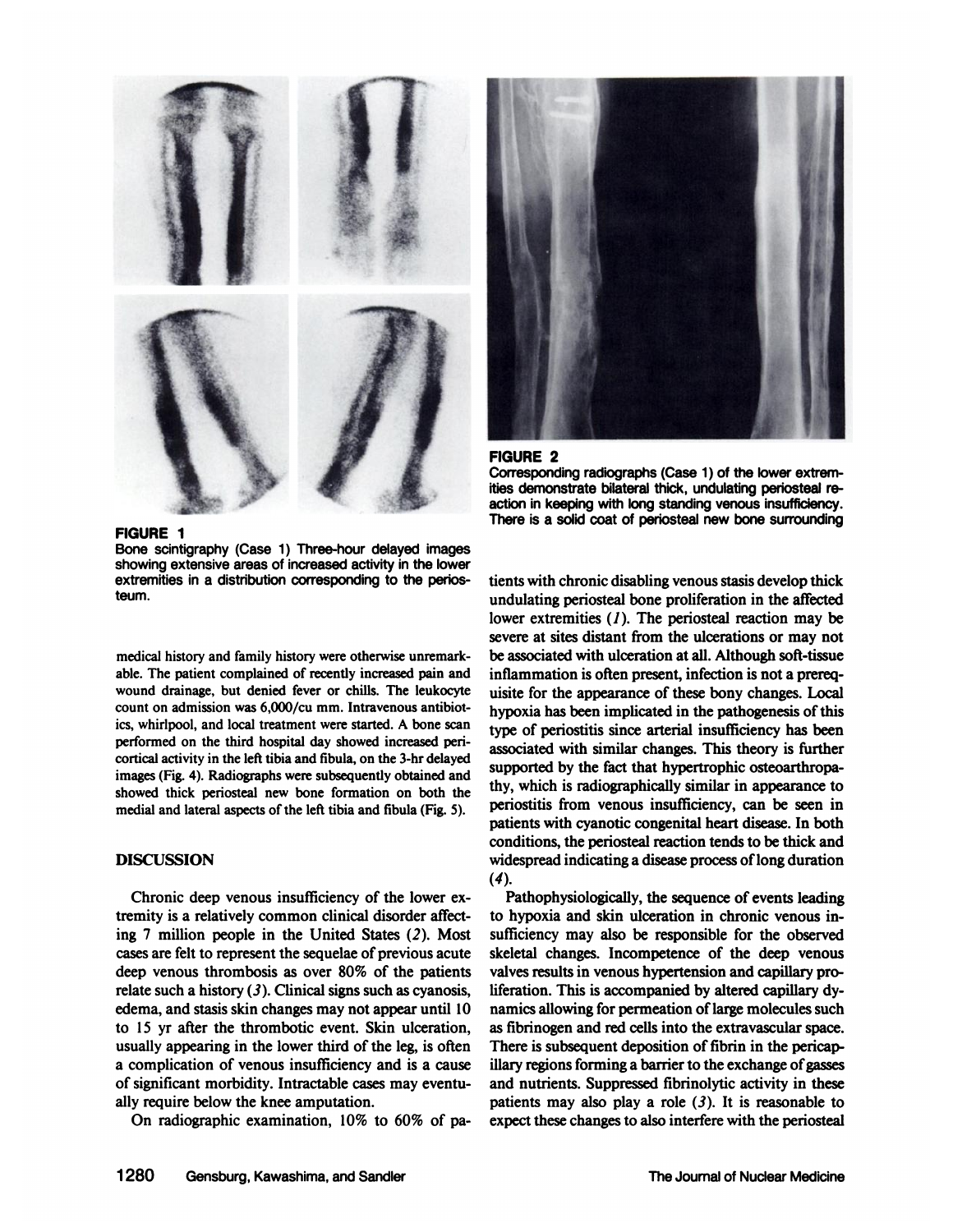

**FIGURE 3** 48-hr gallium-67 images in similar projections as bone scan (Case 1) images demonstrate primarily soft tissue and pericortical activity. Note the exudation of gallium onto overlying bandages causing a stocking-like pattern.



**FIGURE 5** Radiograph of left lower extremity in Case 2. Thick periosteal reaction is seen along the tibia and fibula.

blood supply which in turn elicits osteoid formation and mineralization.

Multiple etiologies for bilateral lower extremity up take on bone scintigraphy have been described includ ing stress fractures, Paget's disease, multiple myeloma, fibrous dysplasia, and other condition  $(5,6)$ . A periosteal pattern of increased activity has been described in hypertrophie osteoarthropathy, pachydermoperiostosis and thyroid acropachy  $(7-11)$ . This distinctive pattern



#### **FIGURE 4**

Bone scintigraphy, Case 2. Single three hour AP image of left leg shows a ribbon-like area of mildly increased activity corresponding to the periosteum of the medial aspect of the tibia. A lesser degree of increased activity is also noted in the lateral aspect of the tibia and the fibula.

of increased activity has been termed the "double stripe" or "parallel track" sign. We have been unable to find previous reports describing this finding secondary to periostitis caused by chronic venous insufficiency. The lack of previous reports is somewhat surprising in view of the frequency with which the radiographie changes in this condition are present. This can, perhaps, be explained by the fact that these changes are long standing and the periosteal process may often not be active enough to show increased uptake on the bone scan. Indeed, in Case 2, the amount of increased activity was considerably less than in Case 1, although the radiographie abnormalities were similar. A prospective study correlating bone scintigraphy with radiography in patients with known lower extremity venous insuffi ciency would be helpful for further defining the true scintigraphic incidence of these changes.

Osteomyelitis is usually not a clinical consideration in most of the other entities with similar scintigraphic findings. However, in periostitis secondary to venous insufficiency the possibility of superimposed bone infection must be considered since the patients often have exudative ulcerations in the region of the abnormal tracer uptake. The use of  $[67]$ Ga]citrate scanning to exclude osteomyelitis in one of these cases was not helpful, but may be of benefit in some instances.

In our two cases, bone scintigraphy was obtained prior to the radiographs. Therefore, familiarity with this entity as well as correlating abnormal scans with radio